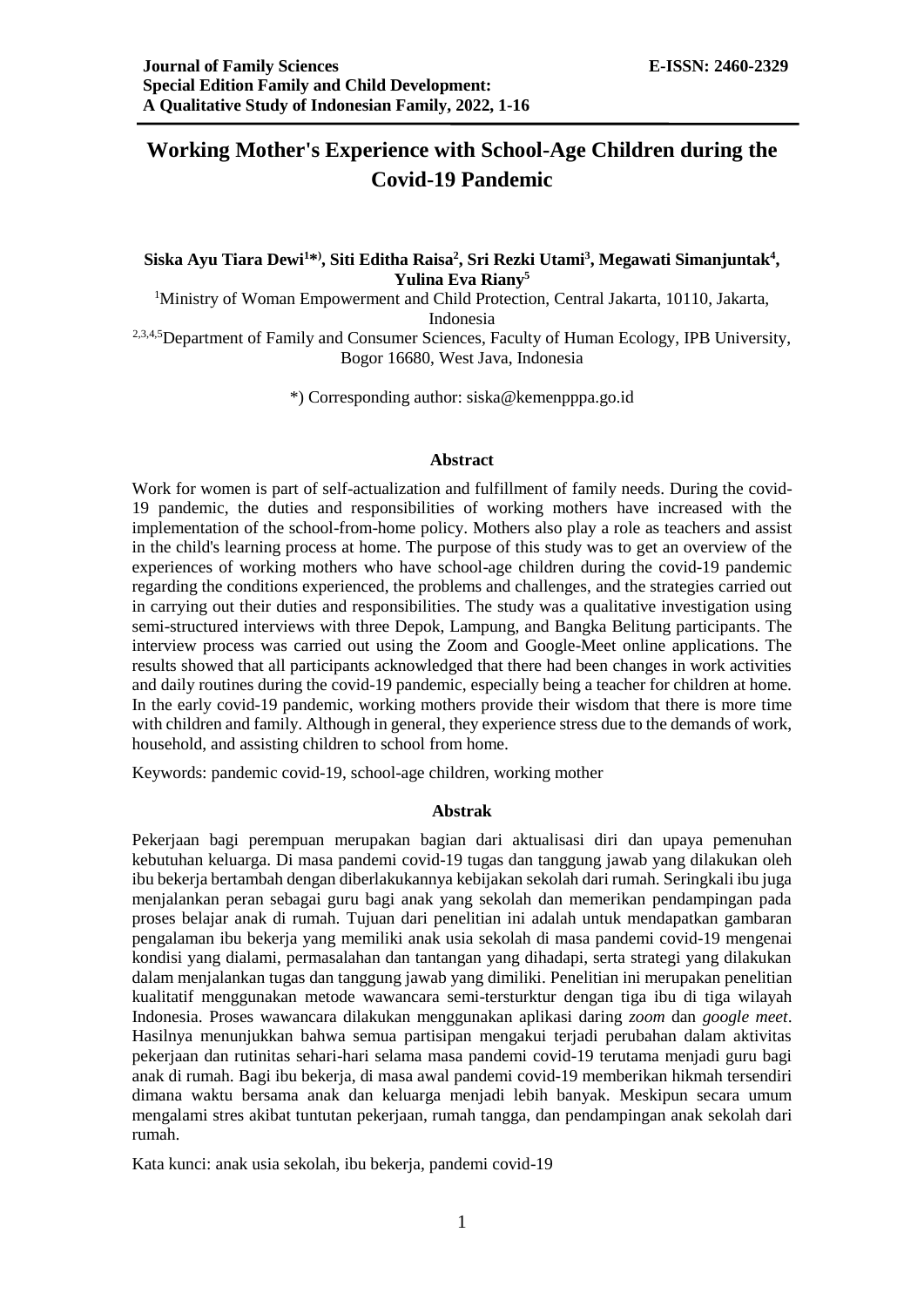#### **Introduction**

Currently, the world is being hit by an outbreak of pneumonia coronavirus disease 2019 or Covid-19, first discovered in Wuhan, China, in 2019 and then spread to almost all countries in the world, including Indonesia. On January 30, 2020, the World Health Organization (WHO) declared Covid-19 a Public Health Emergency of International Concern (Kemenkes, 2020). In Indonesia, the first confirmed case of Covid-19 was reported on March 2, 2020, and cases are still being found today. Finally, this global pandemic caused various impacts on people's lives in health, economy, social, education, and the order of life in the family (Rolland, 2020).

The life that becomes uncertain raises concerns from every individual in carrying out their activities which are overshadowed by thoughts of whether or not they will be infected with Covid-19 (Rolland, 2020). In the end, Covid-19 Pandemic affects individual physical health and the mental health of individuals (Holmes et al., 2020). The effort by government for anticipate the spread of the Covid-19 virus, a school from home (SFH) was implemented, as well as a work from home (WFH) policy which is also one of the steps in breaking the chain of Covid-19 transmission (Chairani, 2020).

The family as the smallest unit in society cannot be separated from the various impacts of the pandemic. According to Brock and Laifer (2020), the Covid-19 pandemic has various risks that can be detrimental to family functioning, such as couple conflict, child neglect, and decreased responsiveness during parenting. Various changes in the order of life require families to adapt to these changes, one of which is carrying out their daily activities (Sunarti, 2021). Changes in time duration with family after physical distancing become longer, and it can even be all day (Permatasari, Inten, Wiliani, & Widiyanto, 2021). For example, in education, the pandemic has changed the school learning system into a distance learning system through online media that demands creativity and parental assistance in guiding children to learn (Permatasari, Inten, Wiliani, & Widiyanto, 2021). In addition, parents are also forced to re-read school lessons, understand them, and then teach them to their children (Sunarti, 2021).

Changes in the order of life during the Covid-19 pandemic require mothers who work and have school-age children to adapt to distance learning methods and work from home. Then how is the condition of working mothers who have school-age children. Hapsari (2020) said that instead of feeling happy with working from home, workers who work from home complain, especially married workers. This is because it is difficult to divide time between office work and homework, so homework is often neglected due to unfinished office work (Hapsari, 2020). The same thing was said by Mungkasa (2020) that workers who work from home have difficulty distinguishing between work time and personal affairs because there are no clear boundaries. The difficulty of dividing time between office work and household work, including child care, especially for school-age children, encourages working mothers to reduce the allocation of working hours(Zamarro & Prados, 2021).

The experience of working mothers in dividing their roles between the family is forced to be able to provide an equal portion and, at the same time, try to reconcile the role of parents and the demands of work (Schieman, Badawy, Milkie, & Bierman, 2021). The various obstacles experienced by parents in accompanying online school children, including not having enough time to accompany children because they had to work, lack of understanding of the material by parents, parent's difficulties in fostering children's interest in learning, parents being impatient in accompanying the children while studying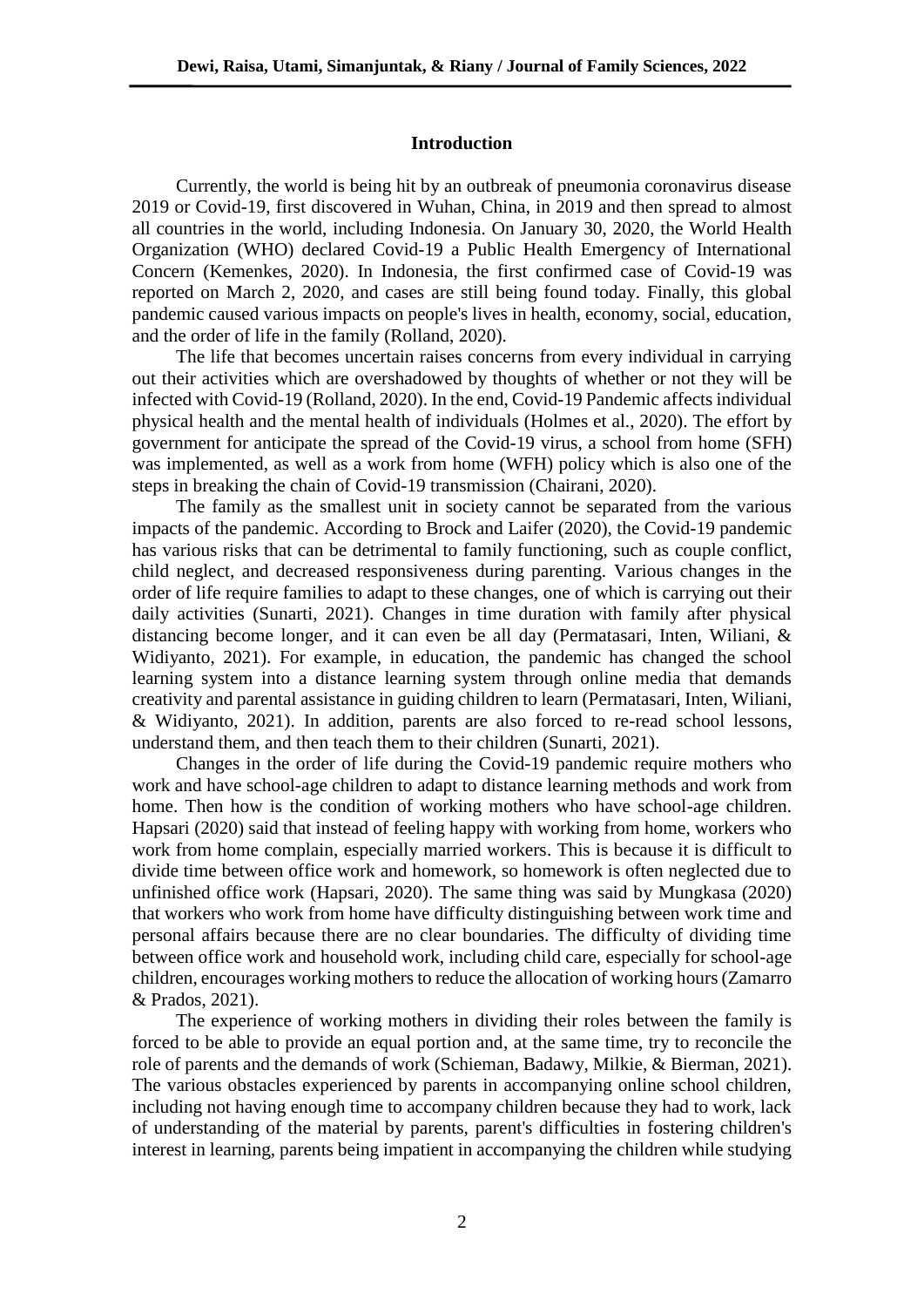at home, parent's difficulties in operating gadgets, and obstacles related to internet service coverage (Wardani & Ayriza, 2021). Working mothers' inability to divide their time and carry out a balanced role between work and parenting will lead to work-family conflicts (Nikmah, Indrianti, & Pribadi, 2020). Research results from Lumbangaol and Ratnaningsih (2018) stated a significant negative relationship between work-family conflict and psychological well-being, which means the higher the work-family conflict experienced by a person, the lower the psychological well-being felt by the person and vice versa. Disruption of work in domestic life is a consequence parents face where the house can be a means of education for children or even ignore the needs of children who support their development (Schieman, Badawy, Milkie, & Bierman, 2021).

Based on the background described in the previous paragraph, it is known that working mothers have various challenges in carrying out many roles they have both as mothers and as wives. However, there is still no explanation on how the strategies used by working mothers with school-age children in facing various challenges of work and domestic responsibility. Therefore, this study has the following objectives: (1) to explain the condition of working mothers with school-age children during the Covid-19 pandemic, (2) to describe the problems faced by working mothers during the pandemic in assisting children in studying, (3) to provide an overview of the strategies undertaken by mothers who have school-age children in carrying out work and household tasks, including assisting children in studying.

#### **Methods**

#### **Participants**

Participants in this study were working mothers with school-age children (7-12 years) and live in West Java, Lampung, and Bangka Belitung. Sampling was conducted in March 2021 through in-depth interviews using the Zoom Meeting and Google Meet applications. Participants gave their consent before beginning the in-depth interview in approximately 45 to 60 minutes. The number of participants was three working mothers with the age of 31 years, 32 years, and 35 years. Each participant work as Civil Servant (PNS), private employee, and honorary employee. The highest level of education is Masters, and the income ranges from IDR 2.900.000 to IDR 8.000.000 per month.

#### **Measurement**

This study uses a qualitative method, and according to Miles, Huberman, and Saldana (2014) mentioned that qualitative research is research conducted to obtain a holistic, systemic, and integrated picture of the daily life of individuals, groups, communities, and organizations where the researcher himself is the research instrument. This study's type of qualitative research is phenomenology, where the researcher tries to capture data about the subject's perception through a deep understanding process.

Sampling in this study has been done purposively to get participants with the right criteria. Data was collected through semi-structured interviews using an interview guide to explore the important points you want to know. The interviews started with collecting personal information from the participant. The next questions are related to the research theme: work experience during the pandemic, experience in assisting children to school at home, including the challenges faced, and experiences in determining strategies during faced assisting children to school at home.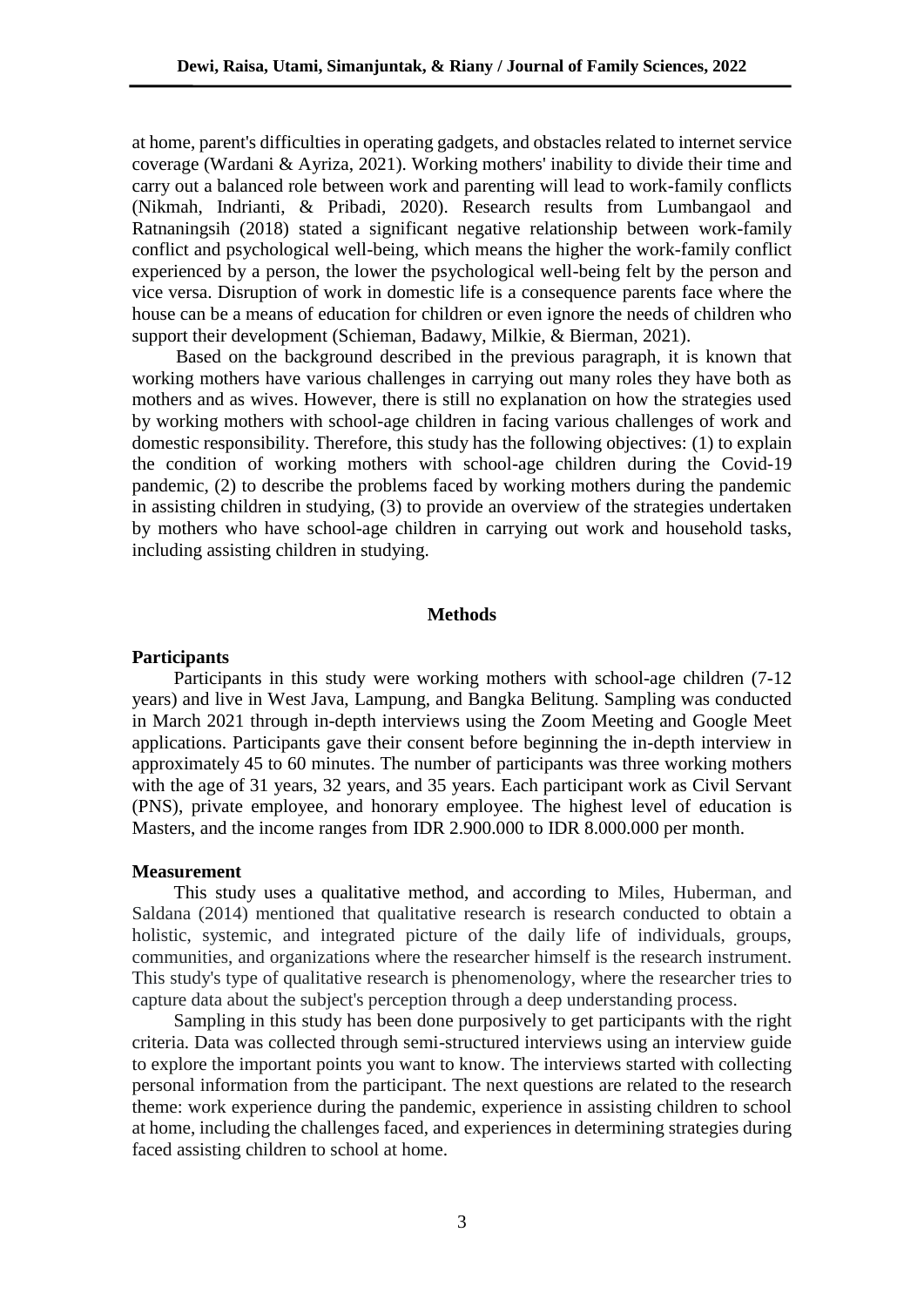After the interview has conducted, the next step was to compile an interview transcript and check the transcript based on the recording in the zoom meeting. After checking the validity of the interview transcripts, the next step is to create a coding table for the interview results and map them according to the specified theme. Based on the theme of the coding results that have been compiled, the next step is to compile tables of axial coding and selective coding. The final stage is to conclude from the results of the data processing.

#### **Analysis**

Data processing is carried out through several stages: (1) assigning codes or themes to field notes interview transcripts, (2) sorting and sorting material into codes, (3) identifying phrases, relationships between variables, patterns, themes, categories, differences available from the results of notes or interviews, (4) establish patterns and gradually describe statements, propositions and generalizations that include consistency, (5) compare generalizations of statements with a theoretical concept (Miles, Huberman, & Saldana, 2014). Furthermore, Miles, Huberman, and Saldana (2014) mentioned three activities in the analysis process: (1) data condensation, which is the process of selecting, focusing, simplifying, abstracting, and/or transforming data, (2) data presentation, using matrix, charts, graphs, and/or networks designed to collect organized information, and (3) draw conclusions or verification.

# **Findings**

The findings of this study are divided into three discussion themes related to the experience of mothers working with school-age children during the Covid-19 pandemic. The three themes are the condition of working mothers, working mothers' problems, and strategies of working mothers.

## **Working Mother's Condition**

The decision to keep working for mothers who have school-age children is caused by several things, such as personal motivation and economic factors. Working mothers who have school-age children during the Covid-19 pandemic are described in various conditions based on their work background, implementation of duties and responsibilities, physical conditions, and mental conditions.

#### *Working Background*

Working for women means actualization and development of self-potential. Individual motivation to have better knowledge is why a mother decides to enter the formal world of work.

*I decided to work because of my husband, who is also working in this field, and I felt like we didn't understand a lot of things when we were talking. At that time, I continued my study and met a lot of civil servants there. To be honest, it is enough to change my views about civil servants, and finally, I think I was interested in working as a civil servant*  (HN).

In addition to self-motivation, economic needs are also a reason for mothers to decide to keep working. Various household needs should be paid, such as school fees, daily needs, and various installments.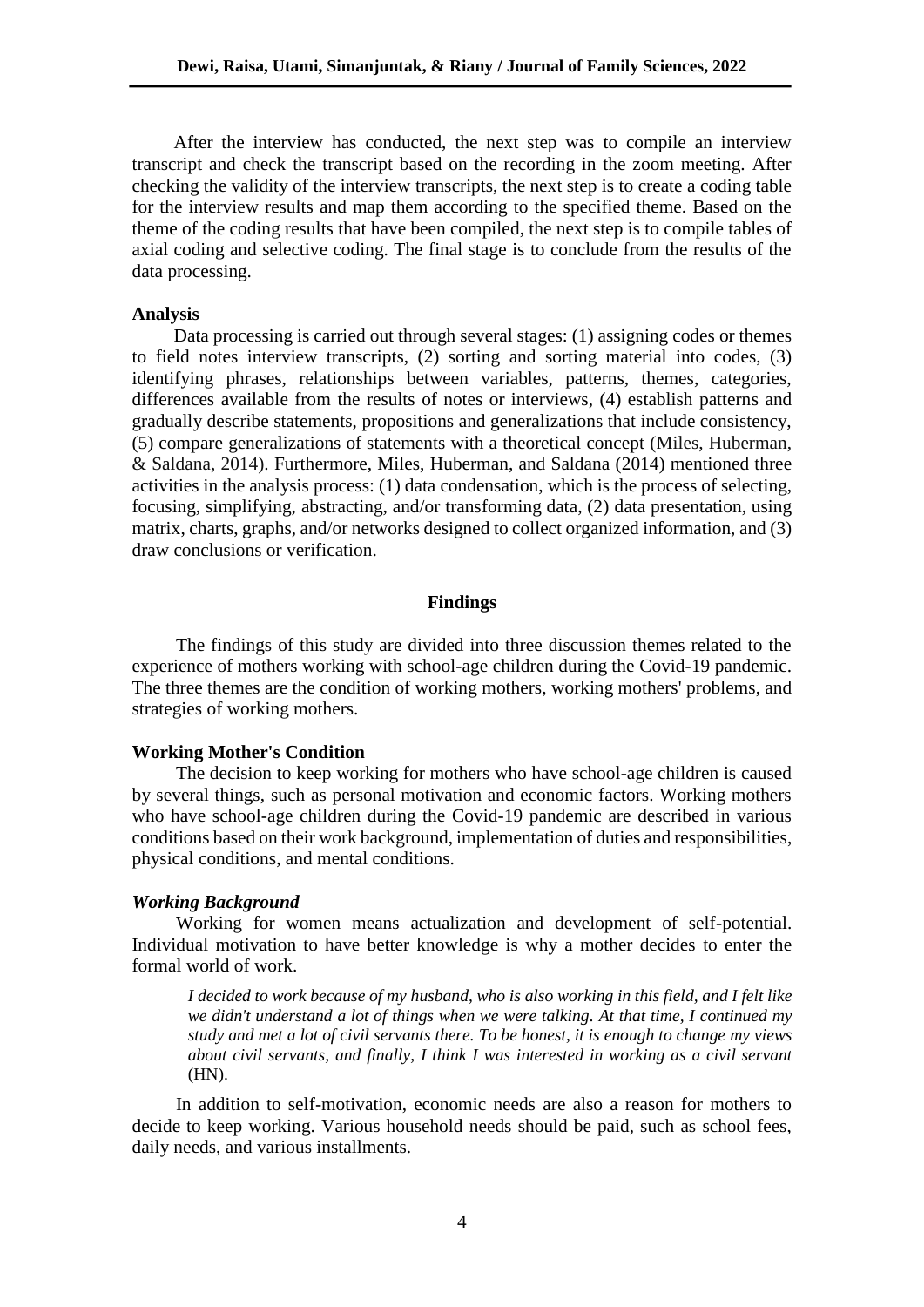*The reason I work is because of economic needs. To help fulfill my household needs. Especially since i gave birth, daily needs are also increasing. My first child's school needs and the needs of milk, diapers, etc. of my second child, who is only three years old. We also need to pay for house installments, electricity, and water* (SR).

The personal motivation of working mothers is to have their income and increase family income.

*My work motivation is to have my income* (DA).

In addition, the various reasons behind the support from the family are also a reason for mothers to keep working.

*My husband just realized that, apparently, I'm the type who enjoys routine in the world of work, and I also feel that this is fun for me regardless of all the dramas or things in it and still provides support until now* (HN).

*When i decided to work, my parents gave me their full support* (DA).

*I have the full support of my husband and in-laws. They give me support. Sometimes my husband takes the time to pick me up at the office when he comes home from work. My in-laws also help to look after our children* (SR).

#### *Implementation of Job Duties and Responsibilities*

The role of mothers in daily life cannot be separated from caring for and accompanying children in various activities even though they also have to do office work. Mothers will stay focused at work if they prepare their children's various online school needs.

*There is a time for WFO, and I always go to work in the afternoon because I have to prepare the children first and accompany them to study until they are finished or at least until they are calm and can be left behind.* (HN).

All working mothers have experienced the policy of working from home (WFH). However, the demands of work related to the health sector on two participants caused them to have to work normally again.

*When covid-19 was still booming for the first time, the working hours were reduced by one hour. Usually, I work 8 hours a day, but after the early Covid pandemic, it was reduced to 7 hours. Then there is one day off in a week, so six days work a week become only five days a week. Since it's already in the new normal era, we're starting to work 8 hours from Monday to Saturday as usual. But we work only 6 hours on Saturday, meanwhile, we work for 8 hours on Monday until Friday* (DA).

*Before the pandemic, I used to work from half-past eight until half-past three. Suppose it's Friday, only until twelve o'clock. On Saturdays, I also work until one o'clock in the afternoon. I used to do WHF but not anymore* (SR).

In carrying out mothers' duties and responsibilities during the Covid-19 pandemic, mothers need various changes.

*It takes a lot of adjustment, where we are usually at home only for rest or for interaction with children. But this is really all the rooms become one, and there is the children's study room as well as our workspace. Actually, something that is hard, maybe it must be hard for everyone* (HN).

*Well, let's just face it all, just do it, which one do you think you really want to do, do it. Where do you think your body can't handle it, just leave it first. There's still tomorrow.*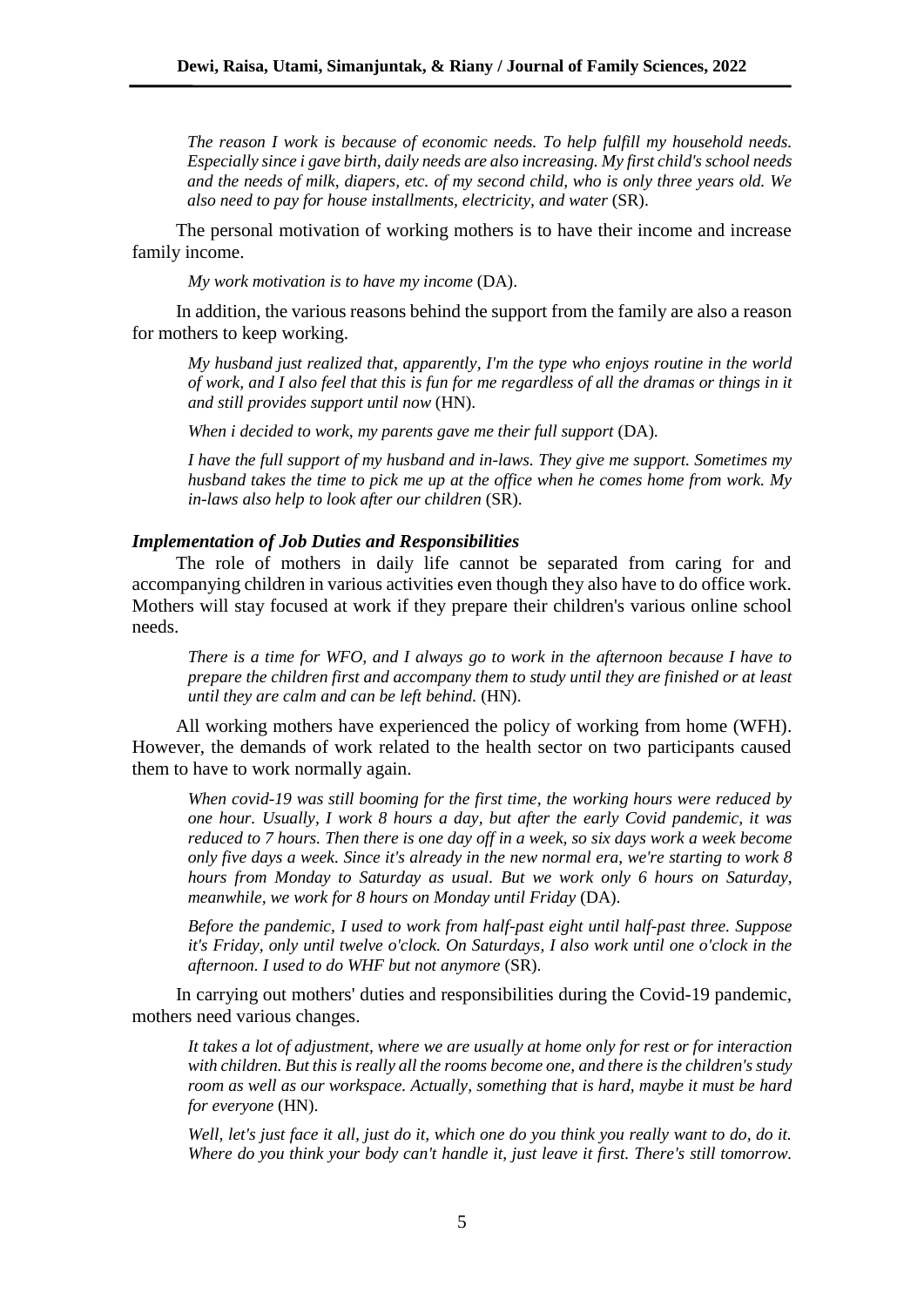*Like for example, you don't have to wash clothes every day, right, so once every two days it's okay \*laughs\** (DA).

Implementation of *work from home* and at the same time accompanying children to study at home makes the participants have more workload to do.

*It's really difficult for children to study from home. I really don't agree with this online school. I'm getting more and more work, now, the teacher only gives assignments, doesn't explain directly to the child about every material, the teacher gave a lot of assignments, and it can be up to 7 assignments in a week, in the end, I'm the one who explains to my children. But, still, teachers and I have a different way to explain to the children, right* (SR).

The fulfillment of children's school assignments and mothers' work assignments almost simultaneously causes mothers to feel confused about completing work assignments or fulfilling children's tasks.

*I'm troubled by this, and the teacher gives children assignments, they told us to take the assignment to school together with the assignment that was given last week. The teacher waited at school for only a short time, from 8 to 10, the teacher was not at school anymore. It's my office hours, I want to ask for permission to go out, but it's not good when my boss says this "I just arrived, did you ask for permission to leave". If I wait until 8 o'clock at school and come to the office after that, then i will be late, so it's really difficult* (SR).

## *Physical Condition*

Activities that are sometimes out of bounds can be caused physical conditions to decline so that mothers become easily sick and often feel tired.

*Then the negative effect is that our activities are sometimes out of bounds, sometimes the body drops. Sick. Sometimes it's because there are too many activities, and if you don't balance it with time, your body will drop* (DA).

In addition, the number of activities carried out often makes participants eat late and experience a lack of rest time and altered sleep patterns.

*But if you eat right, eat at the right time, rest on time, yes, that's okay all this time. But, once in a while, there's a feeling of tiredness because there's a lot to do* (DA).

*During this pandemic, what is the name of the sleep pattern? It becomes messy because I feel that it is difficult for me to sleep at night (HN).*

Almost endless activities cause participants not to have special time for themselves or do fun activities, reducing boredom and fatigue. To overcome that, participants usually use their sleep time to do activities they like.

*The challenge may be more towards 'me time'. It's like it's really hard to find a time where we have ourselves, not as wives, not as mothers, not as workers, but as us. During this pandemic, what can we do with the sleep pattern, it becomes messy because I feel that those nights are me. I dare to sacrifice sleeping time just so I have free time to do whatever I want, […]. I can do without interference from other people, without any calls from other people. It fits at night* (HN).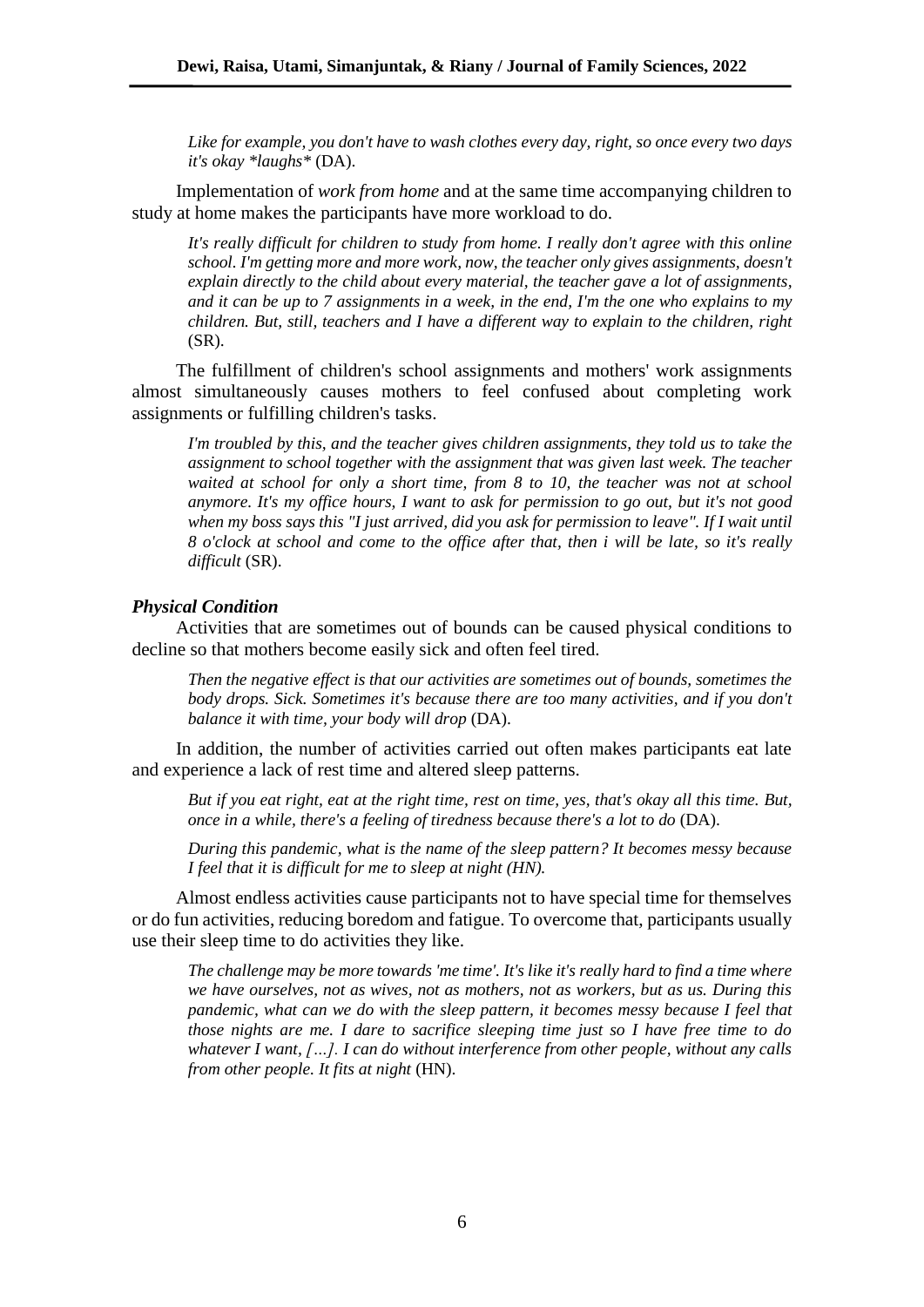## *Mental Condition*

The problems experienced by participants as working mothers who have schoolage children cause various psychological problems such as experiencing stress, mood swings, and anger.

*Yes, sometimes it's stressful, sometimes our mood, well, this is it, sometimes our moods also like to change, if you are tired, come home from work, the house is still messy, our children have a lot of excuses to do their homework, but it's okay, we just need to control and don't get emotional* (DA).

*I, who was tired of working, became emotional when I taught my children. My child is also lazy to study at home, […], he has so many distractions from cellphone, tv, not to mention his sister messing around in the end, he'll be late when he's on assignment* (SR).

In addition to the negative impacts experienced due to the Covid-19 pandemic, the three participants gave the same opinion that there are positive sides that can be drawn from the ongoing pandemic.

*In the end, I am grateful, yes, we as working mothers are given a break to be able to have time to handle children* (HN).

*I get to spend more time with my children. Especially during this pandemic, I feel safer when my child and I are not going anywhere. The point is that I spend more time with my family* (SR).

*For the positive experience, we will know where our child's development has reached. It's like, wow, how come the writing is really bad, oh how come the way of writing it is backwards, now it's obvious because we're accompanying* (DA).

Not only can directly monitor children's physical and motor development, the pandemic conditions also provide wisdom for mothers to monitor the development of other children.

*Also, the most important thing before the pandemic was that I was confused because the children had not prayed 5 times and I was always busy checking whether they had prayed at the office. Well, during this pandemic this year, I pay attention to whether the children pray or not, what prayers, what daily life is like, who they play with. So it can be more intense. And in the end I am happy because I am grateful that there is time off so that we can also understand that we can never be separated from their education even though they return to school later* (HN).

## **Working Mother's Problems**

A working mother with school-age children experiences various problems, both in carrying out work assignments and assisting the child's learning process at home. In this theme, the study results found the problems working mothers face with school-age children into several sub-themes.

#### *Challenges in Accompanying Children's Learning*

In assisting children in learning and doing assignments, the number of tasks given by the teacher is a challenge for parents. In contrast, the time available to assist children in learning is quite limited and doing work assignments and other household tasks.

*If it's my first child, I just have to pay bills. You have this task, which is your task later. Mom will check it, so she does it herself. If we don't accompany him, he won't do it if it's the second child. In comparison, we don't always have much time to accompany us. So*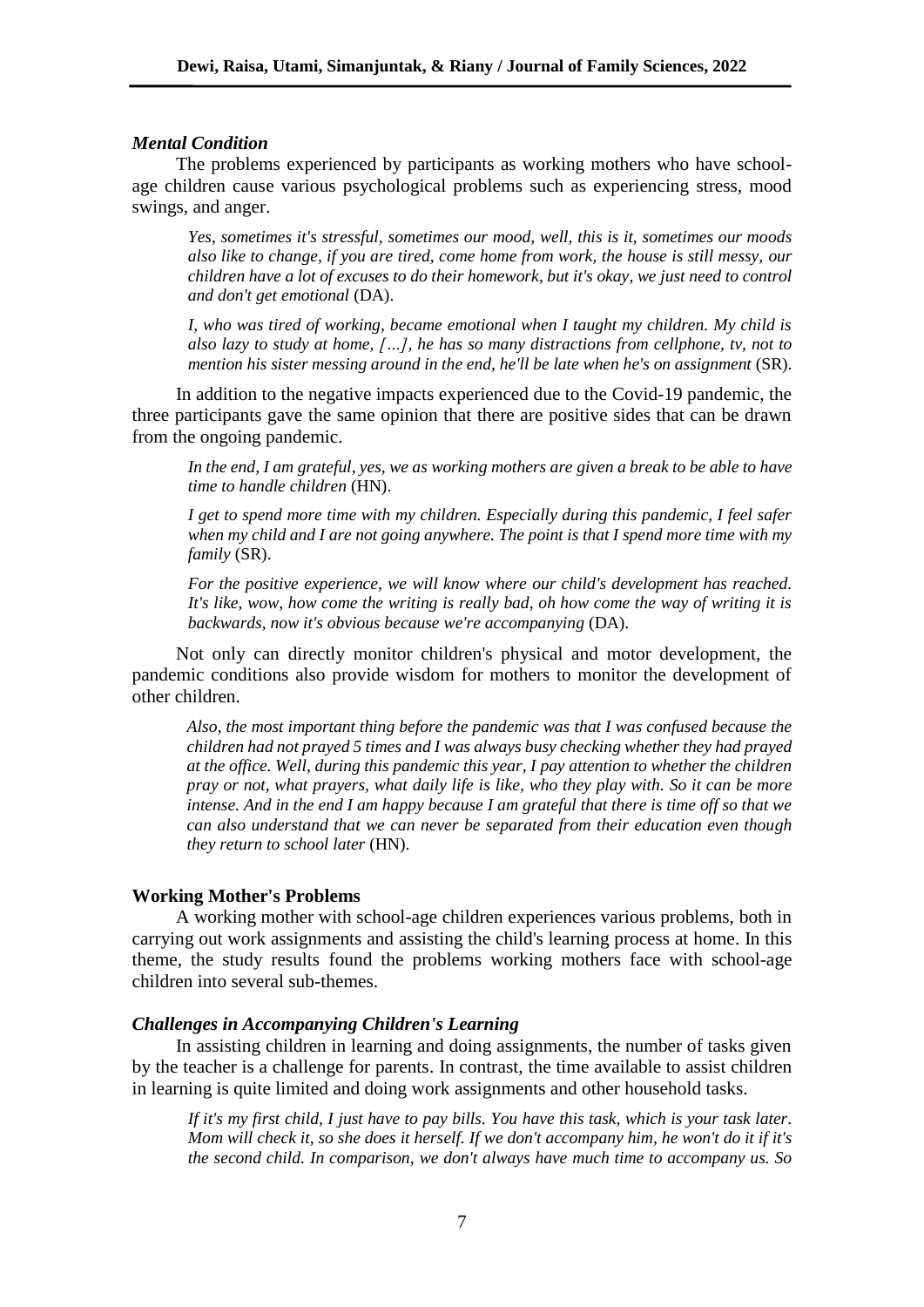*it's like their work debt is my work debt too. So if you question it, it's more towards why there are so many tasks* (HN).

In addition, parents are also required to re-understand the lessons that have been received for a very long time when they were in school.

*I also have to remember my child's school material. Until my child has so many tasks, I take it to the office and continue working at the office* (SR).

Participants find it difficult how to teach children. There are differences in teaching methods between parents and teachers, making parents find it difficult in the process of mentoring learning from home, and children tend to listen more to directions from teachers.

*Sometimes I'm also confused about how to explain it to your child. For example, he got the question of how many tens of 16x2, right, in the first grade, he had not been taught multiplication, so I feel that my child might also be confused about the school material. Why is it surprising?* (SR).

Home conditions that are not conducive to learning make parents need special efforts to continue to study optimally. However, this often raises emotions for participants when accompanying children to learn.

*My child is also lazy to study at home, maybe because of environmental factors. If there is a teacher at school he is afraid of, then maybe he sees his friends working on it, so he is excited when he tries a lot of cellphones at home. He said, "tomorrow, ma'am" "no, how do you answer this" there's a reason* (SR).

*When my son was still in school, my son was eager to learn, he did his homework after school. So, I'll just check later, and now my son lazy to study. Instead, play more games (SR).*

In addition, children who are not enthusiastic and less motivated to learn become a challenge for mothers in accompanying children to study at home.

*It's okay, maybe because learning the online method is also less enthusiastic, maybe the kids are bored, so they just hold their cell phones, look at the explanations, write, answer the teacher's questions, that's all, so maybe he just got bored doing that (DA).* 

*Because in my opinion, learning via zoom is less effective for children, only 10% or 20% effective, the rest is like our mentoring. The names are also children, sometimes while lying down, left to the bathroom, just playing around, leaving the zoom on (HN).* 

The mother made various efforts, so the child felt enthusiastic again about learning and wanting to do the task, for example, by persuading the child and giving gifts or appreciation in the form of goods to the child.

*Doing the task should be forced, perhaps because it is too much* (SR). *If you buy toys, it's still okay, not anymore, and sometimes you get tempted. But, if you're really lazy, sometimes you buy slime, then buy what you want to eat, you have to be persuaded. "Well what do you want? snack? So do the work first, then have a snack", yes*  (DA).

In addition, there is not enough time to help children learn. So sometimes they have to take advantage of the time at night even children do their work.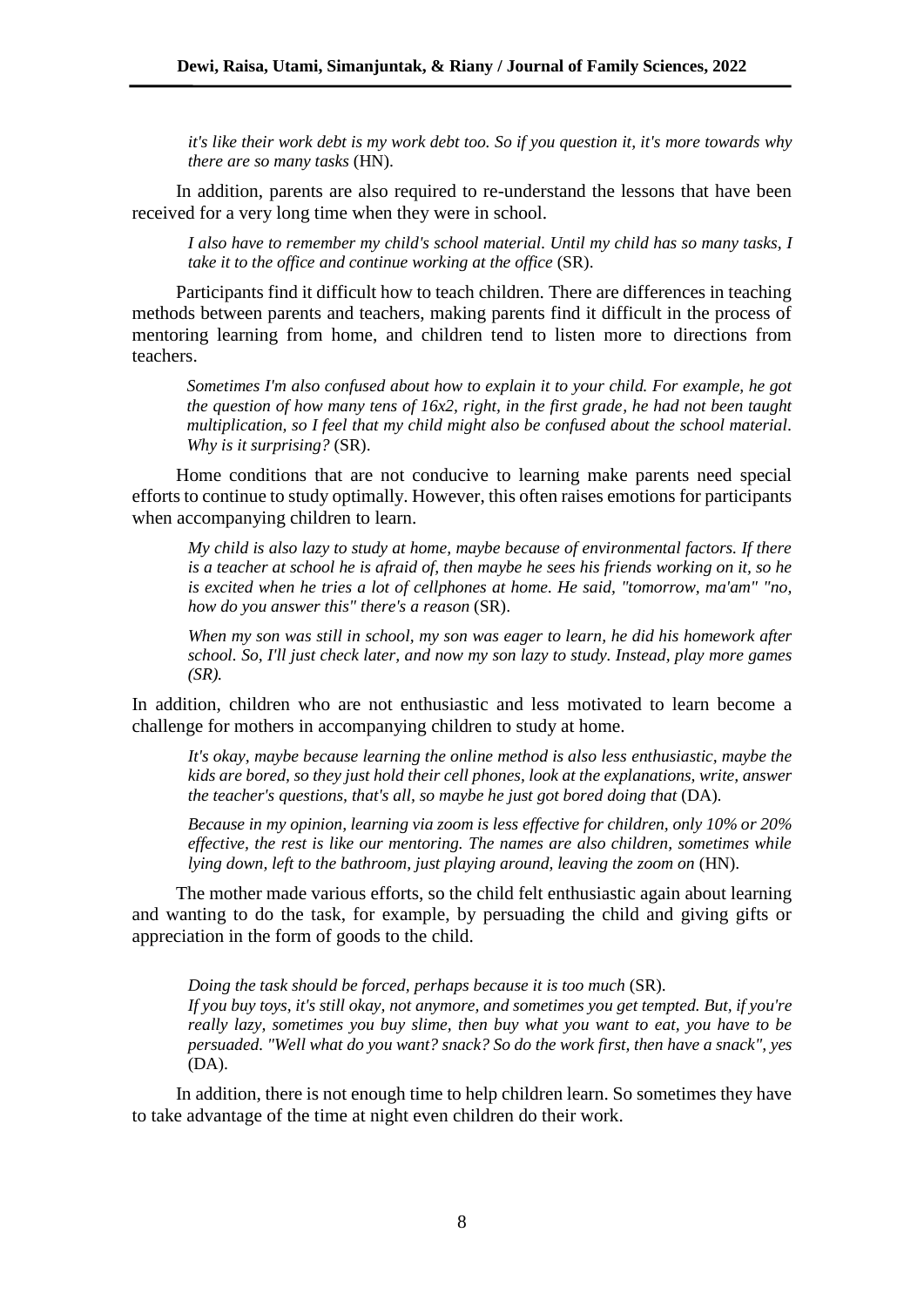*In general, I still understand what their job is like, what to do. So far, there has been no moment to question what this task is, what to do and how to confuse. But it's more like I haven't accompanied them to do the task tugas* (HN).

*Due to work, so ask for time dispensation to collect children's assignments. For example, if assignments are collected at 9 am, ask for time dispensation to get home from work. Because online he can't do it himself, he must wait for his parents* (DA).

Using technology in the learning process at home through online media is a challenge for parents.

*So, we use Google Classroom as the media. So later, the teacher will give assignments in the classroom. Assignments can be collected via photos or videos in the Google Classroom. There are one or two lessons a day. […]. If sports are sports, we will record their children and then enter them into the application. Later the teacher asks, try standing upright, standing perfectly, sitting, static motion, or dynamic motion, well, later on, the children will be asked to practice. Now, our parents will take a photo or video and then send it to the teacher* (DA).

#### *Division of Roles in the Family*

The division of roles between husband and wife in carrying out household work tasks is left to the mother.

*Because it seems like for us, because my husband is full outside, so in the end, the burden is too much on me. I, as a mother, become a husband, more towards if I can't really because I have to go to the office early in the morning and I have to leave the house what is the name to replace it like that* (HN).

*My husband is not the type of person to meddle in household matters. I've said before to help me, but yeah, he's so stubborn. So, instead of fighting, just shut up. But, I am helped by my in-laws to take care of the children. When I work with my sister-in-law, I sometimes help my son with his homework.* (SR).

*If her husband helps her once a week, she mops the same, at most, hmm, sometimes she helps to cook too. Sweep, it's rare. Never wash dishes, don't expect to wash dishes* (DA).

#### *Office and Household Work Load*

There is no clear time limit between work and household tasks.

*Ah yes, the names are children, sometimes they don't understand that we also need what it's called to finish the job, especially if there is a deadline like that* (HN).

*At half-past three, I come home from work then pick up the children at their grandmother's house. After work, I'll clean up the house while taking care of the little one (child number 2). After that, there is a time at night, ma'am, usually from 7 pm to 9 pm, I can only accompany the children to study* (SR).

*After coming home from work, usually, everything is sorted out, so it's okay. But, number one is directly accompanied by studying first. Like it or not, it becomes homework that should be done after work, so it will be done later after teaching-learning first. So, hurry up time* (DA)*.*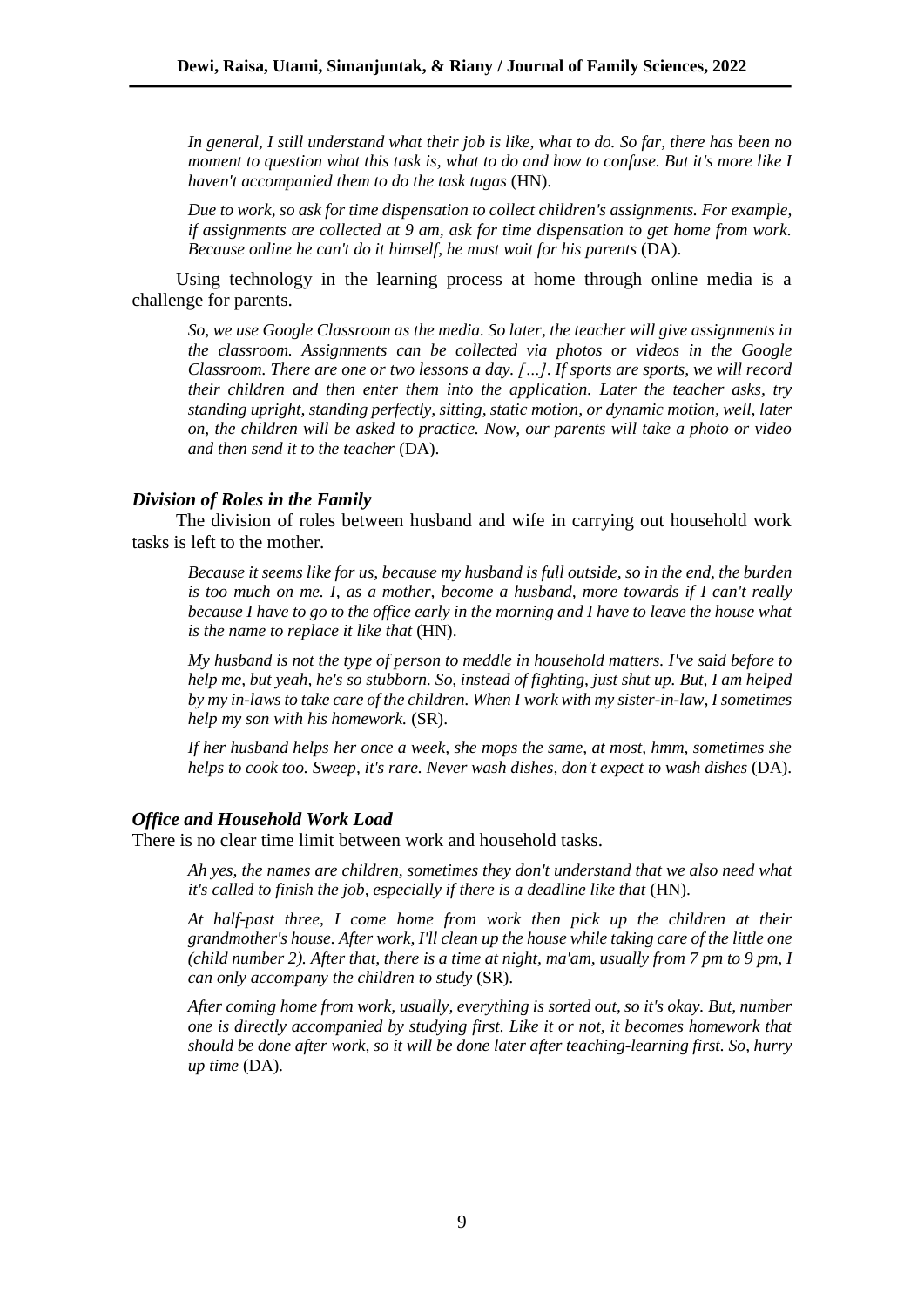Working mothers also do domestic work for mothers who do not have household assistants.

*I wash the dishes after work, but work like washing clothes is done before going to work, I wash them first, so they don't pile up when I get home from work, so I can share them. Yes, rake a little time after work. So, the children's work is finished, the work at the office is finished, the work at home is also finished* (DA).

In addition, working mothers often feel reluctant to ask their superiors for permission to complete their duties in assisting children to study from home during working hours.

*It's my office hours. If I want permission to go out, I feel bad when my boss says this "you just arrived, do you want to ask permission to leave?" If I wait until 8 o'clock to collect my son's assignments, it's impossible because I will be late for work, so the situation is very difficult to get to the teacher. Likewise, when my child studies in groups, I have to leave the office first before taking my child to a friend's house if the boss allows it* (SR)*.*

## **Working Mother's Strategy**

Working mothers who have school-age children have various strategies to deal with the challenges and problems faced with work assignments and the demands of assisting children to learn from home and household duties and responsibilities. The strategy of working mothers is divided into three sub-themes: time-sharing, coordination and communication, and family support.

## *Time Management*

Facing various jobs simultaneously makes the participants divide their time to be more effective and efficient and determine priorities.

*If you divide the time, yes, when you get home from work, you go straight home, don't go anywhere else. Go home, immediately help the child, that's the first thing to do after work, it's over, the child is done, sees the child has done the task, supervises him, has immediately cleaned up again, and cleaned the house much as possible. Which homework can be done before leaving for work or which homework can be done after work (DA).* 

*For example, if I have a meeting early in the morning and have to accompany the children, let alone the task of memorizing deposits. […] So, I know his schedule is memorized tomorrow, and I know that there will be a meeting, so I will prepare it in the evening. Usually in the morning to prepare it. Our strategy is H-1, or when it's late at night, we already understand what we're going to do tomorrow. So I'm not surprised on the day* (HN).

In addition, participants have a strategy by doing several jobs at one time.

*I work from half past 8 to half past 3 pm. Then, continue to come home from work and take a short break to clean the house while taking care of the children, like bathing them and feeding them. After that, at 7-9 pm, I accompanied my oldest child to study. Finally, it's all over, let's go to sleep* (SR).

*So on the sidelines of work, while looking at the child's assignments, what is there in the application, I've seen it later I will share it with my child, so when I'm still in the office, I already have a little bit of an idea for my child* (DA).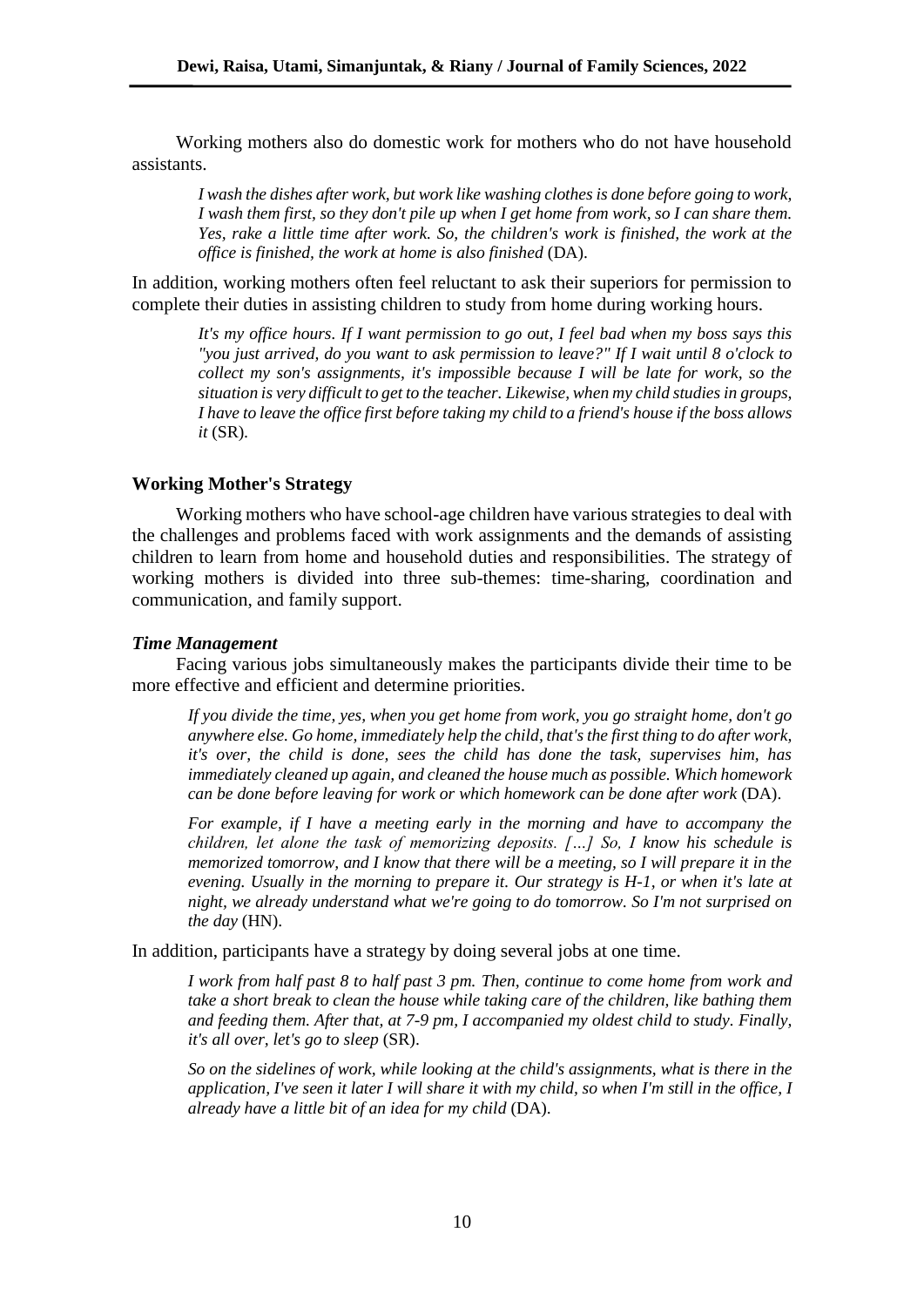#### *Coordination and Communication*

Another most important strategy for participants is communicating and coordinating with various parties, namely husbands, children, superiors and co-workers, extended families, neighbors, and other supporting systems.

*So we need to communicate and convey our condition to our supervisors. The point is, the point is that we convey to the children, convey to our partners, and both adapt and convey what we feel so that everyone can be equally comfortable at home* (HN).

*If the assignment is collected at 9, ask for time dispensation (to the teacher) to get home from work* (DA).

Communication is done to children to understand the conditions experienced by mothers when working from home and must accompany children to study or do assignments.

*Ah yes, the names are children, sometimes they don't understand that we also need what it's called to get work done, especially when there's a deadline like that. So, at first, it was not easy because for them, if there is a mother at home, it means that you are a mother to us. But often try to communicate it to them. If the mother is working then, there is a special time where we can play later* (HN).

## *Family Support*

The support from a large family becomes a strength for working mothers in carrying out various tasks.

*The child is entrusted to Nini's or grandma's house if you are at work. So when you get home, pick him up there. If, for example, cousins are not busy and want to accompany the children, sometimes I send assignments to them and ask them to help supervise the children doing assignments* (DA).

*My in-laws help me take care of the children when I am working, and my sister-in-law sometimes helps my son do his homework* (SR).

In addition, to support from extended families, a household assistant is a form of family support provided for working mothers. The role of the household assistant is to complete domestic work such as cooking, washing, sweeping, and so on. Meanwhile, assisting children in learning remains the mother's main task.

*So, husbands and household assistants stay at home. At home, the position of domestic assistant is only for household activities, not taking care of children, household assistants don't know how to study children, what to prepare for children's school, household assistants don't know children's lessons, which textbooks. Even if the housekeeper helps out, it's just taking care of the third child and just making sure he bathes and eats, that's all* (HN).

#### **Discussion**

Stress on working mothers is a problem that cannot be ignored during the Covid-19 pandemic. The demands of office work accompanied by household work and assistance to children's learning process at home create pressure for working mothers (Nikmah, Indrianti, & Pribadi, 2020). Dua (2020) said that the implementation of work from home during the pandemic influenced the balance of work-life and family interests. This relates to satisfaction with work and personal life. The Covid-19 pandemic has a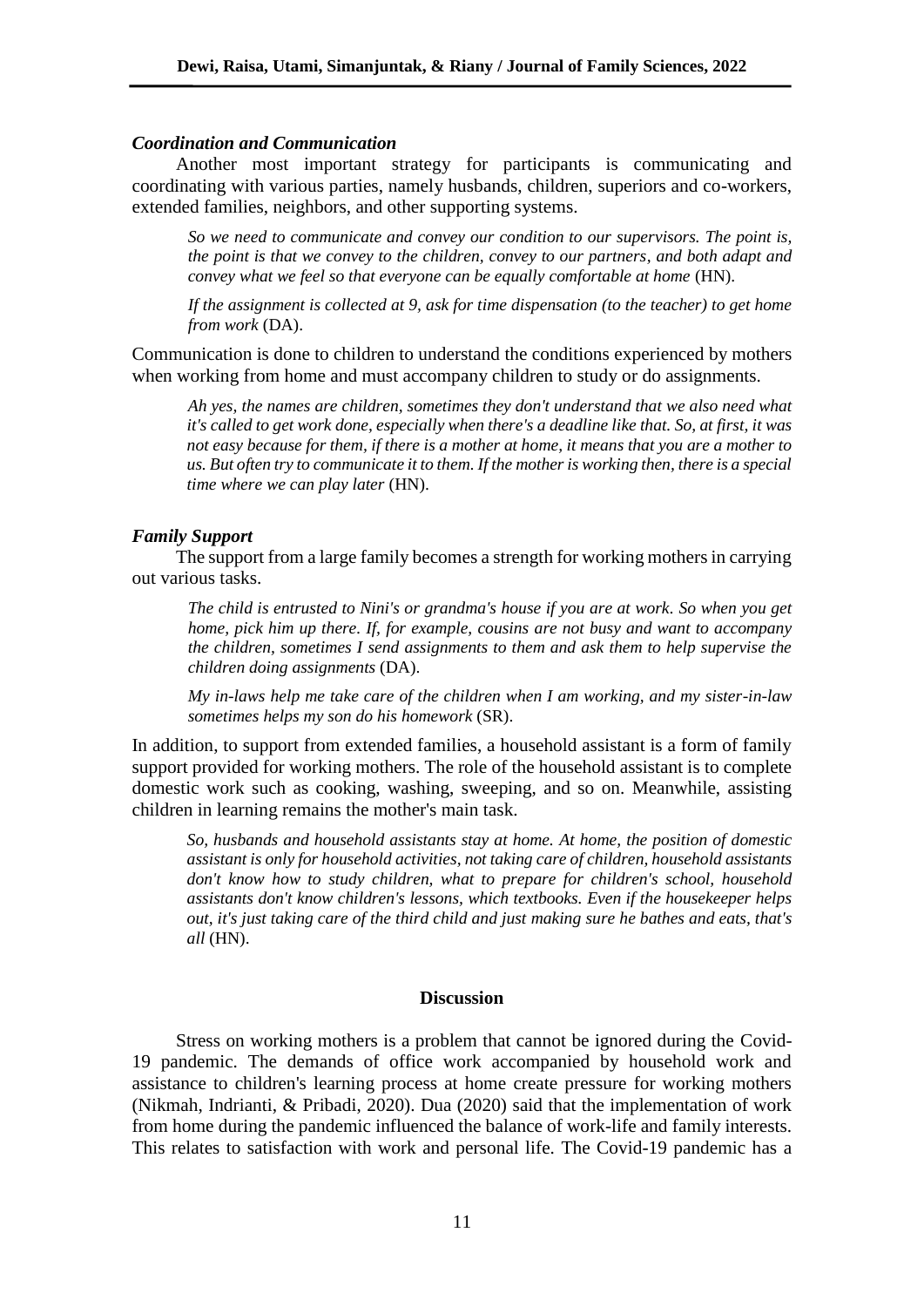very real impact on individual health, both physically and psychologically (Brock & Laifer, 2020).

The additional role as a teacher to assist in the learning process from home for children is considered a form of parental responsibility which often makes mothers experience stress disorders. This statement is in line with the findings in our study where working mothers experience challenges in assisting their children to learn including the problem of limited time, understanding of children's school material, teaching techniques, learning environment conditions that are not conducive, and the problem of lack of knowledge in the use of technology. The implementation of mentoring children learning from home requires parents to be creative and intelligent in building a learning atmosphere to create focused and conducive conditions and learning motivation (Permatasari, Inten, Wiliani, & Widiyanto, 2021).

In addition, the study results also show that there is an imbalance in the division of roles in the family where the mother performs more household tasks and roles and is responsible for assisting children's learning. This imbalance will lead to dual role conflict. Even mothers often do various work activities at the same time. Hapsari (2020) stated that dual role conflict harms workers' psychological well-being. This means that the more roles that are the mother's responsibility, the lower the psychological well-being felt by the mother. Psychological well-being is defined as a condition in which individuals have a positive attitude towards themselves and others, can make their own decisions and regulate their behavior, can create and manage an environment that is compatible with their needs, have a purpose in life and make a person more meaningful and more engaged in exploring and developing themselves (Ryff, 1989). The conflict between work and family can affect job satisfaction for working mothers (Sunarti, Rizkillah, & Muktiyah, 2020).

External factors influence the balance between work and family in the form of social support, family support, seniors, colleagues, and the presence of children (Handayani, Afiatin, Adiyanti, & Himam, 2015). Adisa, Aiyenitaju, and Adekoya (2020) mentioned that cohabitation between work and domestic tasks for women could lead to conflict between roles. However, working mothers understand that each role cannot be separated. To achieve better performance, they must be professional at work (Uddin, 2021). To maintain a balance of work and family life, the strategies used by working mothers are time-sharing, coordination and communication with various related parties, and family support. In line with Dua (2020), time-management or managing time and sorting priorities and support from family members who provide more flexible space and time for female workers in carrying out multiple roles play an important role in helping to maintain the quality of balance between family life and work. Sunarti, Rizkillah, and Muktiyah (2020) stated that a balancing strategy between work and family influences job satisfaction. Therefore, time management has an important role in achieving work and family balance. Time management is a mediating relationship between family stability and attention problems that can prevent conflict in the family and help increase productivity and quality (Malatras, Israel, Sokolowski, & Ryan, 2016). Moreover, realistic time management can help increase productivity and quality of life (Jackson, 2009).

Baxter and Braithwaite stated that communication is central to the functioning of a family where each member participates in building and maintaining relationships within the family (Moore & Asay, 2018). According to Olson, communication within the family is one of the dimensions in the functioning of the family (Dai & Wang, 2015).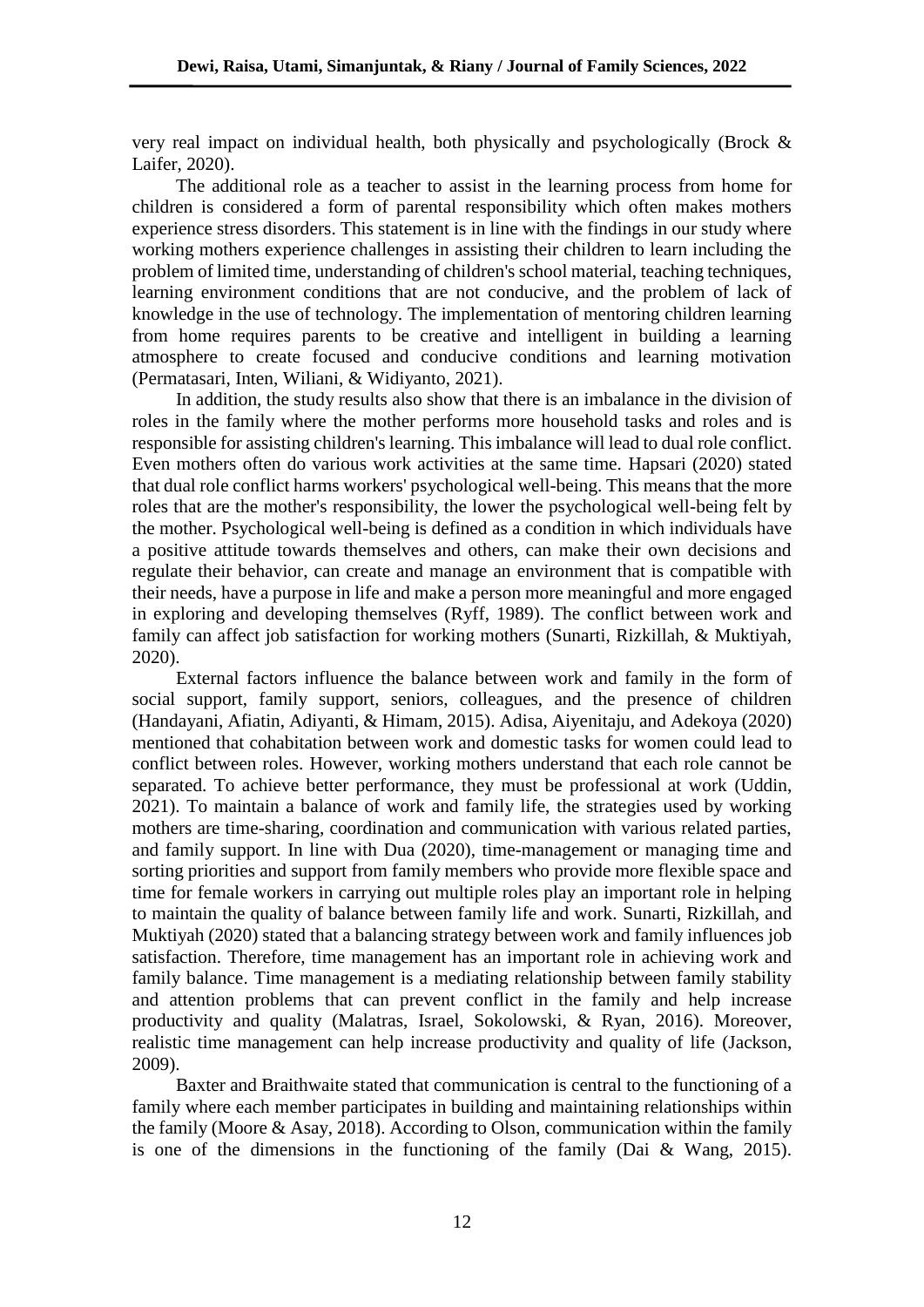Communication becomes very important to convey various information or expressions of feelings among family members, including during the Covid-19 pandemic. Communication is something that is not only needed in family life. More widely in the work environment and society. Communication is a process that takes place continuously and is always changing and is transactional, each individual who communicates will impact the other from the communication results (Moore & Asay, 2018). Communication not only helps solve problems but can also strengthen relationships and show attention and form of support to provide satisfaction in marriage (Marpaung, Manurung, Akmal, & Mirza, 2021). Good communication is a form of family support. Family support is very important for working mothers to increase marital satisfaction and gain subjective wellbeing (Sunarti, Kamilah, Almas, & Pitriani, 2021). Time management and personal life strategies and husband and family who support working mothers can improve performance and provide happiness (Uddin, 2021).

The limitation of this study is not described how the pattern of family interaction, so it cannot clearly describe the condition of family support for working mothers with school-age children during the pandemic. In addition, this study also limited to working mothers who have children of primary school-age (7-12 years), so it cannot be generalized to mothers with middle-school-age children.

#### **Conclusion and Recommendation**

#### **Conclusion**

Based on the research results, working mothers who had school-age children during the Covid-19 pandemic were not always perceived with negative conditions. However, working mothers also view that the Covid-19 pandemic has a positive side that can be felt. Working mothers view that the lesson drawn from the Covid-19 pandemic is the availability of more time with family at home. As a result, mothers feel they have more time to see firsthand the development and growth of their children. The condition of mothers working with school-age children during the Covid-19 pandemic has various challenges and problems that must be faced in office work, household work, and additional tasks as teachers to assist children's learning process at home. In addition, problems in dividing time in carrying out various tasks and jobs make mothers have multitasking abilities. Nevertheless, these problems and challenges do not become obstacles for mothers to carry out their duties and responsibilities.

In addition to the problems and challenges working mothers facing school-age children during the Covid-19 pandemic, this study also found that mothers have various strategies to carry out their duties and responsibilities. In addition, various tasks in the office, household work, and assisting children studying at home can be fulfilled properly. The strategy is closely related to family support, communication and coordination, and time management.

## **Recommendation**

There are several recommendations based on the research results that have been done. First, the government as a policymaker can consider implementing school from home by providing various learning supplements, considering the learning load given to children. Second, non-governmental organizations can assist working mothers so they don't feel more pressured by the workload and household tasks that must be done,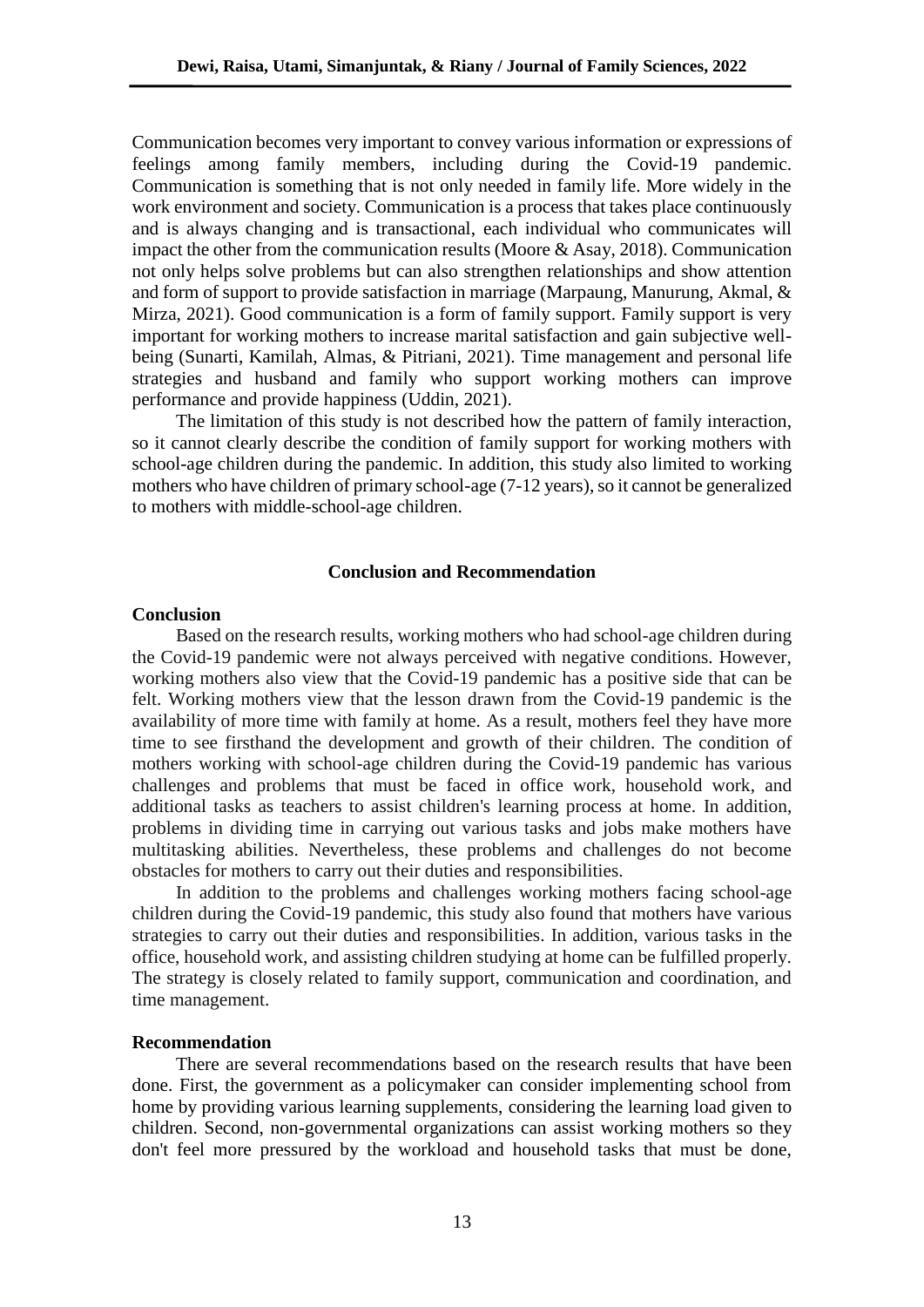including accompanying school children. Third, the next study is expected to research children who are studying from home during the Covid-19 pandemic, husbands, and family members who support working mothers. So, get a comprehensive picture of the problems in implementing the policies during the Covid-19 pandemic.

# **References**

- Adisa, T. A., Aiyenitaju, O., & Adekoya, O. D. (2020). The work family balance of British working women during the COVID-19 pandemic. *Journal of Work Applied Management*, 1–20. https://doi.org/10.1108/JWAM-07-2020-0036
- Brock, R. L., & Laifer, L. M. (2020). Family science in the context of the covid-19 pandemic : solutions and new directions. *Family Process*, *59*(3), 1007–1017. https://doi.org/10.1111/famp.12582
- Chairani, I. (2020). The impact of the COVID-19 pandemic from a gender perspective in Indonesia (Dampak pandemi covid-19 dalam perspektif gender di Indonesia). *Jurnal Kependudukan Indonesia*, *1*, 39–42. https://doi.org/10.14203/jki.v0i0.571
- Dai, L., & Wang, L. (2015). Review of family functioning. *Open Journal of Social Sciences*, *3*(12), 134–141. https://doi.org/10.4236/jss.2015.312014
- Dua, M. H. C. (2020). The effect of work from home on the work-life balance of female workers in Ende City (Pengaruh *work from home* terhadap work-life balance pekerja perempuan di Kota Ende). *Jurnal Ilmiah Manajemen Bisnis dan Inovasi Universitas Sam Ratulangi*, *7*(2), 247–258. https://doi.org/10.35794/jmbi.v7i2.30266
- Handayani, A., Afiatin, T., Adiyanti, M. G., & Himam, F. (2015). Factors impacting work family balance of working mothers. *ANIMA Indonesian Psychological Journal*, *30*(4), 178–190. https://doi.org/10.18843/rwjasc/v7i4(1)/04
- Hapsari, I. (2020). Multiple role conflicts and the psychological well-being of workers who work from home during the covid-19 pandemic (Konflik peran ganda dan kesejahteraan psikologis pekerja yang menjalani *work from home* selama pandemi covid-19). *Jurnal Psikologi*, *13*(1), 37–45. https://doi.org/https://doi.org/10.35760/psi.2020.v13i1.2623
- Holmes, E. A., O'Connor, R. C., Perry, V. H., Tracey, I., Wessely, S., Arseneault, L., Ballard, C., Christensen, H., Cohen Silver, R., Everall, I., Ford, T., John, A., Kabir, T., King, K., Madan, I., Michie, S., Przybylski, A. K., Shafran, R., Sweeney, A., … Bullmore, E. (2020). Multidisciplinary research priorities for the COVID-19 pandemic: a call for action for mental health science. *The Lancet Psychiatry*, *7*(6), 547–560. https://doi.org/10.1016/S2215-0366(20)30168-1
- Jackson, V. P. (2009). Time management: a realistic approach. *Journal of the American College of Radiology*, *6*(6), 434–436. https://doi.org/10.1016/j.jacr.2008.11.018
- [Kemenkes] Kementerian Kesehatan Republik Indonesia. (2020). Pedoman Pencegahan dan Pengendalian Coronavirus Disease (COVID-19) Revisi ke-4. *Germas*, 1–135. Retrieved from https://infeksiemerging.kemkes.go.id/download/REV-04 Pedoman P2 COVID-19 27 Maret2020 TTD1.pdf.
- Lumbangaol, E. E., & Ratnaningsih, I. Z. (2018). Relationship between work-family conflict and psychological well-being in radio journalists (Hubungan antara konflik pekerjaan-keluarga dan kesejahteraan psikologis pada wartawati radio). *Jurnal*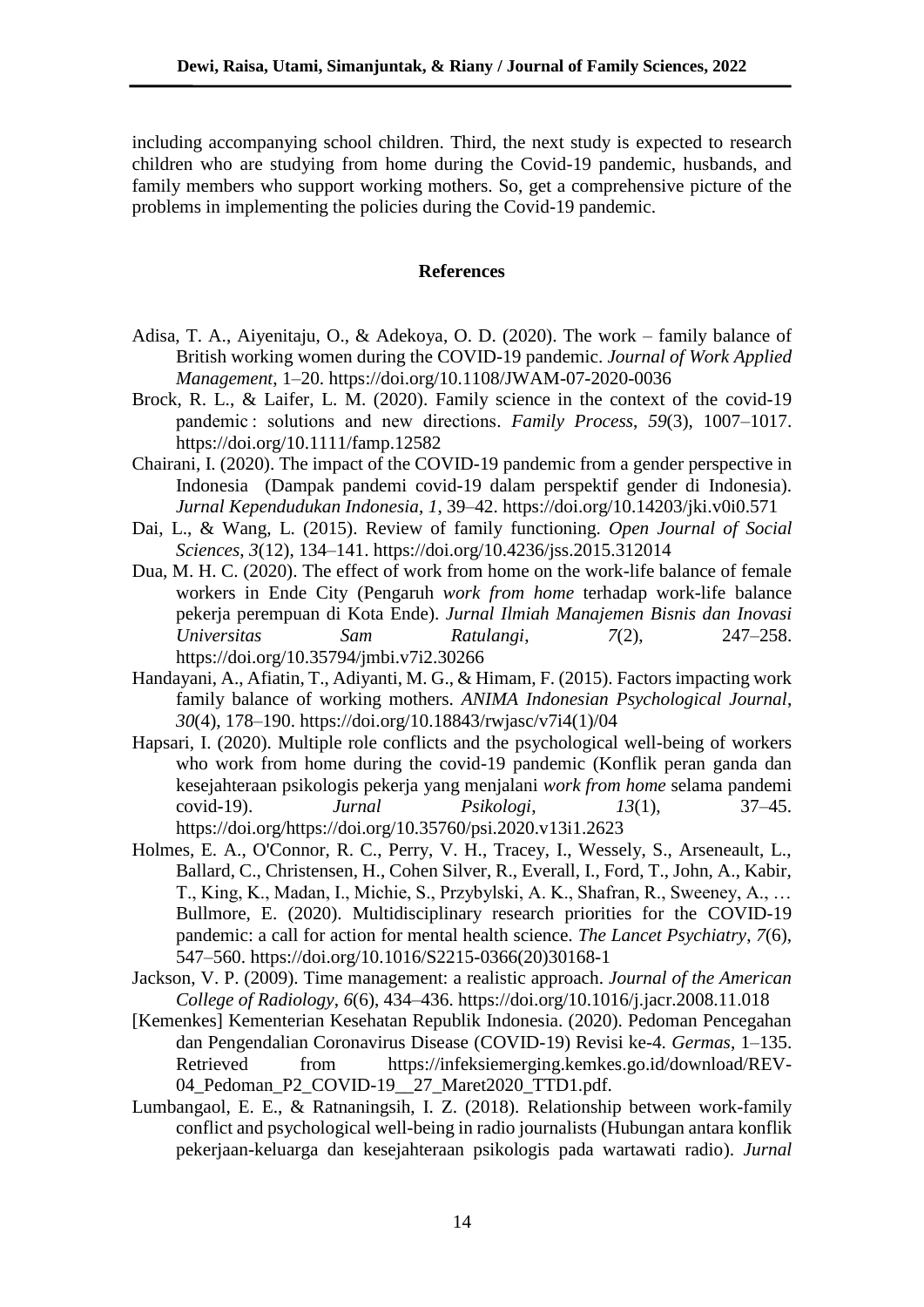*Empati*,  $7(1)$ ,  $221-226$ . Retrieved from https://ejournal3.undip.ac.id/index.php/empati/article/view/20189/19044

- Malatras, J. W., Israel, A. C., Sokolowski, K. L., & Ryan, J. (2016). First things first: Family activities and routines, time management and attention. *Journal of Applied Developmental Psychology*, *47*, 23–29. https://doi.org/10.1016/j.appdev.2016.09.006
- Marpaung, W., Manurung, Y. S., Akmal, M. El, & Mirza, R. (2021). Identification relationship impacts between work from home during the pandemic of working women to the family. *International Conference on Culture Heritage, Education, Sustainable Tourism, and Innovation Technologies*, *Cesit 2020*, 454–461. https://doi.org/10.5220/0010316704540461
- Miles, M. B., Huberman, A. M., & Saldana, J. (2014). *Qualitative Data Analysis - A Methods Sourcebook* (3rd ed.). Los Angeles: SAGE Publications, Inc.
- Moore, T. J., & Asay, S. M. (2018). *Family Resources Management* (3rd ed.). Los Angeles: SAGE Publications, Inc.
- Mungkasa, O. (2020). Working from home (working from home/wfh): towards a new order in the era of the covid 19 pandemic (Bekerja dari rumah (*working from home/wfh*): menuju tatanan baru era pandemi covid 19). *Jurnal Perencanaan Pembangunan: The Indonesian Journal of Development Planning*, *4*(2), 126–150. https://doi.org/https://doi.org/10.36574/jpp.v4i2.119
- Nikmah, F., Indrianti, T., & Pribadi, J. D. (2020). The effect of work demand, role conflict, and role ambiguity on work-family conflict (impact of work from home due to the covid-19 pandemic). *Journal of Family Sciences*, *5*(2), 92–102. https://doi.org/10.29244/jfs.v5i2.32644
- Permatasari, A. N., Inten, D. N., Widiyanto, K. N., & Wiliani. (2021). Intimacy of family communication during the social distancing of the covid-19 pandemic (Keintiman komunikasi keluarga saat social distancing pandemi covid-19). *Jurnal Obsesi: Jurnal Pendidikan Anak Usia Dini*, *5*(1), 346–359. https://doi.org/10.31004/obsesi.v5i1.577
- Rolland, J. S. (2020). Covid-19 pandemic: applying a multisystemic lens. *Family Process*, *59*(3), 922–936. https://doi.org/10.1111/famp.12584
- Ryff, C. D. (1989). Happiness is everything, or is tt? Exploration on the meaning of psychological well-being. *Journal of Personality and Social Psychology*, *57*(6), 1069–1081. https://doi.org/10.1037/0022-3514.57.6.1069
- Schieman, S., Badawy, P. J., A. Milkie, M., & Bierman, A. (2021). Work-life conflict during the covid-19 pandemic. *Socius*, *7*, 1–19. https://doi.org/10.1177/2378023120982856
- Sunarti, E. (2021). *Ketahanan Keluarga Indonesia di Masa Pandemi Covid-19*. Bogor: IPB Press.
- Sunarti, E., Kamilah, D., Almas, H., & Pitriani, S. (2021). Family subjective well-being of health workers women during the covid-19 pandemic. *Journal of Family Sciences*, *5*(2), 103–120. https://doi.org/10.29244/jfs.v5i2.33152
- Sunarti, E., Rizkillah, R., & Muktiyah, N. T. (2020). The effect of work-family conflict and balancing strategy towards wive's job satisfaction. *Journal of Family Sciences*, *5*(1), 20–35. https://doi.org/10.29244/jfs.5.1.20-35
- Uddin, M. (2021). Addressing work-life balance challenges of working women during covid-19 in Bangladesh. *International Social Science Journal*, *71*, 7–20. https://doi.org/10.1111/issj.12267